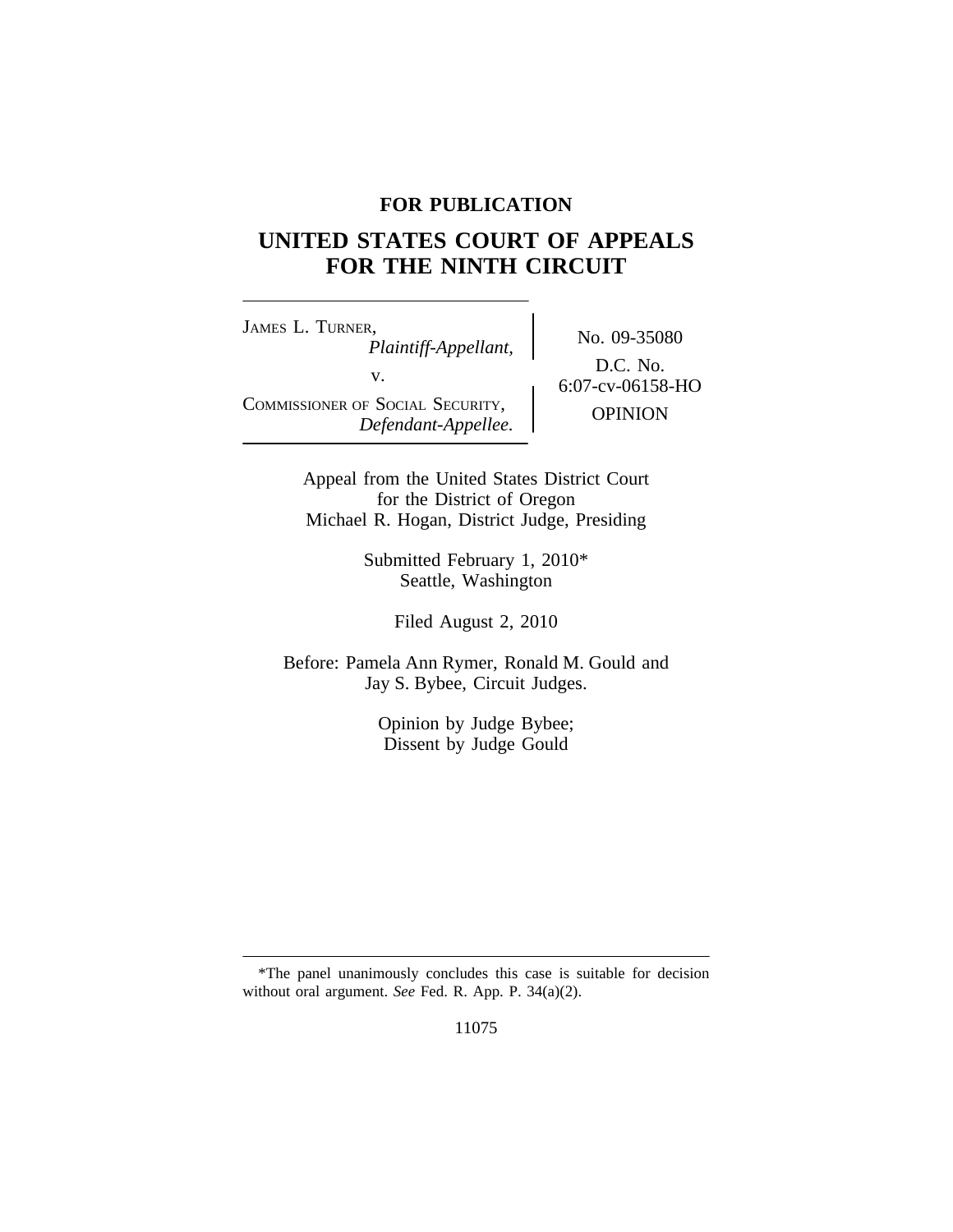#### **COUNSEL**

Alan Stuart Graf, Alan Stuart Graf, PC, Summertown, Tennessee, for the appellant.

Willy M. Le, Social Security Administration Office of the General Counsel, Assistant Regional Counsel, Seattle, Washington, for the appellee.

### **OPINION**

BYBEE, Circuit Judge:

James Turner appeals the district court's grant of summary judgment in favor of the Commissioner of Social Security upholding a denial of Disability Insurance Benefits under Title II of the Social Security Act. Turner contends that the Administrative Law Judge ("ALJ") did not give sufficient weight to the opinion of one of his doctors, improperly discredited his own testimony, and failed to adequately address his Veteran Affairs ("VA") disability rating. Because substantial evidence supports the ALJ's decision and the ALJ committed no legal error, we affirm.

I

Turner suffers from post-traumatic stress disorder. In 2002, he filed an application for Title II disability insurance bene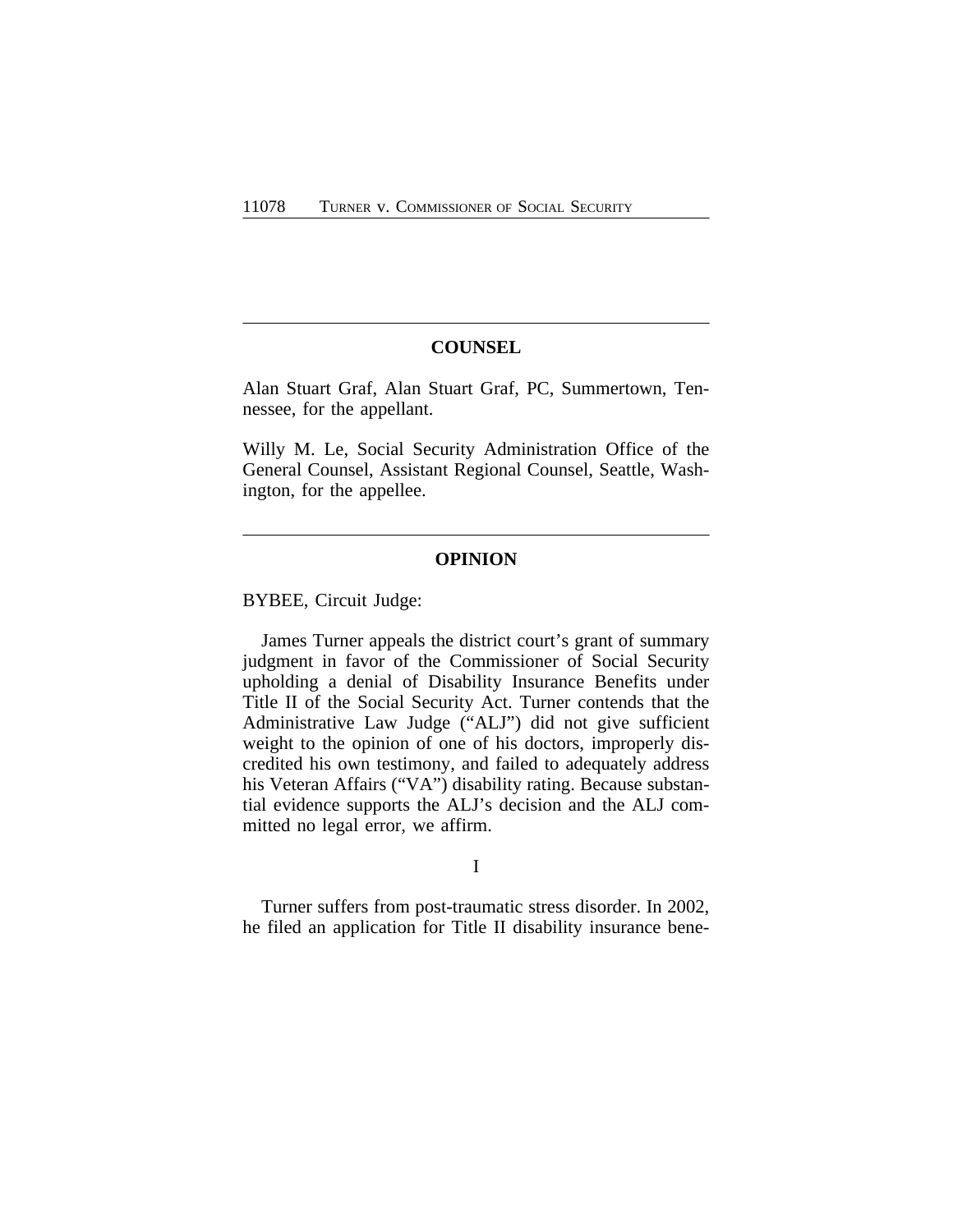fits, 42 U.S.C. §§ 416(i), 423(d), claiming that he was unable to work on July 3, 1990, due to gunshot wounds, chronic back pain, and post-traumatic stress disorder. Both parties agree that Turner must show that he was disabled on or before December 31, 1990, in order to qualify for benefits under Title II of the Social Security Act.

A

In 1990, Turner was forty-four years old. During his service in the Army, he sustained gunshot and shrapnel wounds in Vietnam to his left arm, temple, foot, and leg. Between 1985 to 1992, Turner underwent several medical examinations through the VA. In 1985, Dr. Heide, a psychiatrist, examined Turner and diagnosed him with probable posttraumatic stress disorder. According to Dr. Heide, Turner avoided the subject of Vietnam, expressed that he felt paranoia in crowds, and stated that he was easily startled by loud noises, but denied feeling depressed, sad, or hopeless. Dr. Heide reported that Turner was pleasant and cooperative and opined that Turner's functional ability was fair. In 1986, Dr. Aflatooni, a psychiatrist, examined Turner and diagnosed him with post-traumatic stress disorder and atypical depression. Turner reported that he experienced nightmares and flashbacks about Vietnam. He stated that he was depressed, angry, forgetful, and uncertain about the future. Dr. Aflatooni reported that Turner was cooperative and pleasant, showed no anxiety or irritability, made eye contact, and was fairly well oriented to time, place, and person.

In 1990, Dr. Koogler, also with the VA, administered a psychiatric examination to Turner. During the examination, Turner reported that he had daily thoughts about Vietnam and some flashbacks triggered by helicopters, but reported no nightmares. Turner explained that he had difficulty concentrating, did not read, avoided crowds, slept sporadically, and disliked unexpected noises. He expressed paranoia about the government and losing his compensation. Dr. Koogler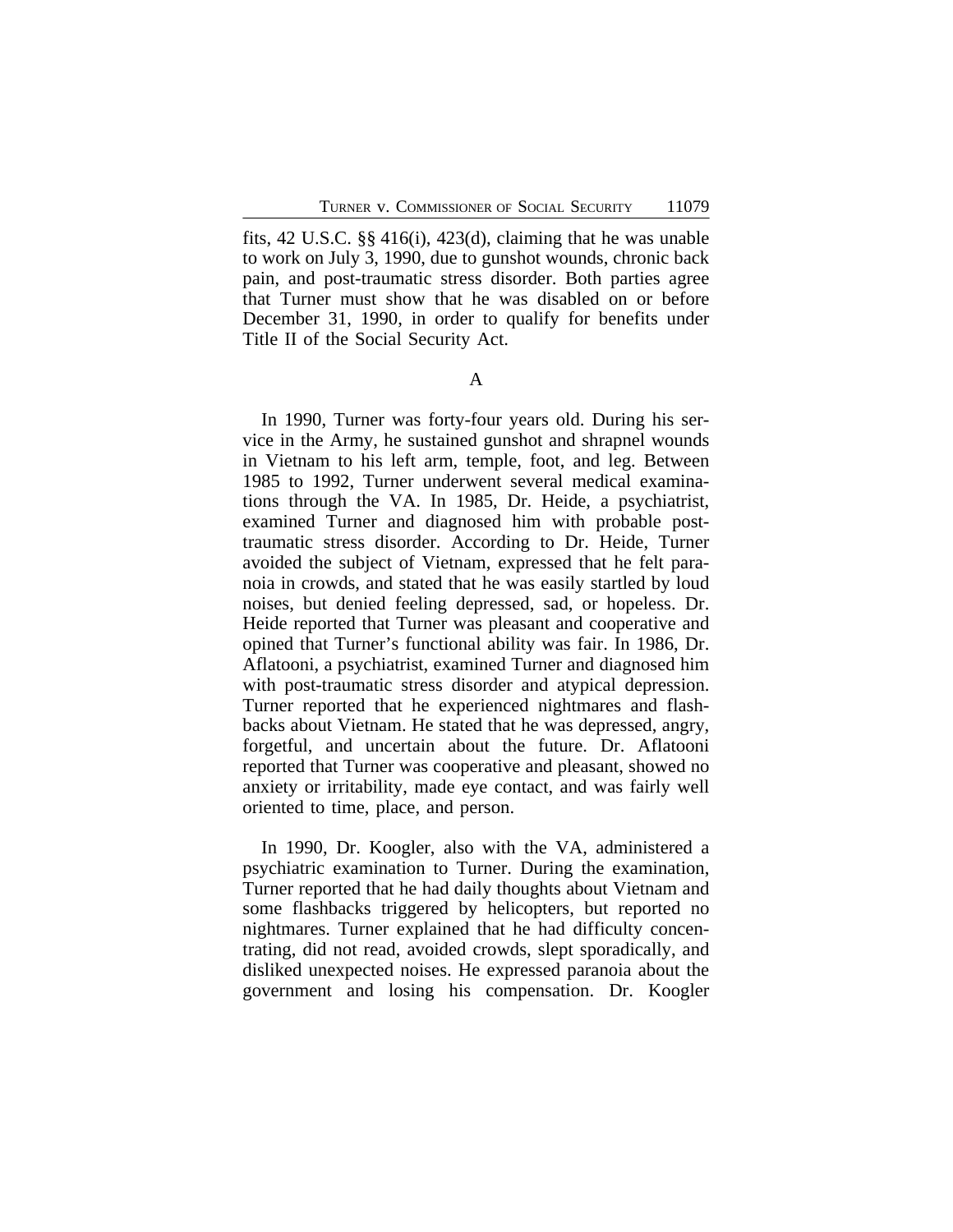observed that Turner was oriented, had a normal intellect, and displayed good judgment. At the end of the report, Dr. Koogler included a "summary," in which he stated that Turner was disabled from a back injury and suffered from posttraumatic stress disorder and depression. Dr. Koogler noted that Turner had maintained himself "without severe problems with his [post-traumatic stress disorder] by isolating himself from society and living out in the country."

In 1992, two years after the time relevant for Turner's disability determination, Dr. Koogler examined Turner again and noted that there had been no change in Turner's mental status since their last meeting. Dr. Koogler observed that Turner "continue[d] to have a severe back problem[ ] and hobbles in and out of his chair . . . ." Dr. Koogler noted that Turner had not received treatment, but that he was in "good spirits and fe[lt] like his anger [wa]s controlled because he [wa]s left alone." Later that year, John McFarland, a social worker, examined Turner. McFarland noted that Turner chose to live an isolated life, trading his labor on a ranch for lodging. McFarland noted:

The veteran was somewhat guarded during this interview. He states he feels that one result of this interview would be that his compensation would be cut off. . . . Regarding employability, the veteran is doing just about all that he can do presently. He would not be able to tolerate any employment which required any sort of structure, answering to bosses, or dealing with people.

Turner received VA disability ratings in 1987, 1997, and 2002. In 1987, the VA assigned a post-traumatic stress disorder disability rating of thirty percent. This rating indicated "occupational and social impairment with occasional decrease in work efficiency and intermittent periods of inability to perform occupational tasks (although generally functioning satisfactorily, with routine behavior, self-care, and conversation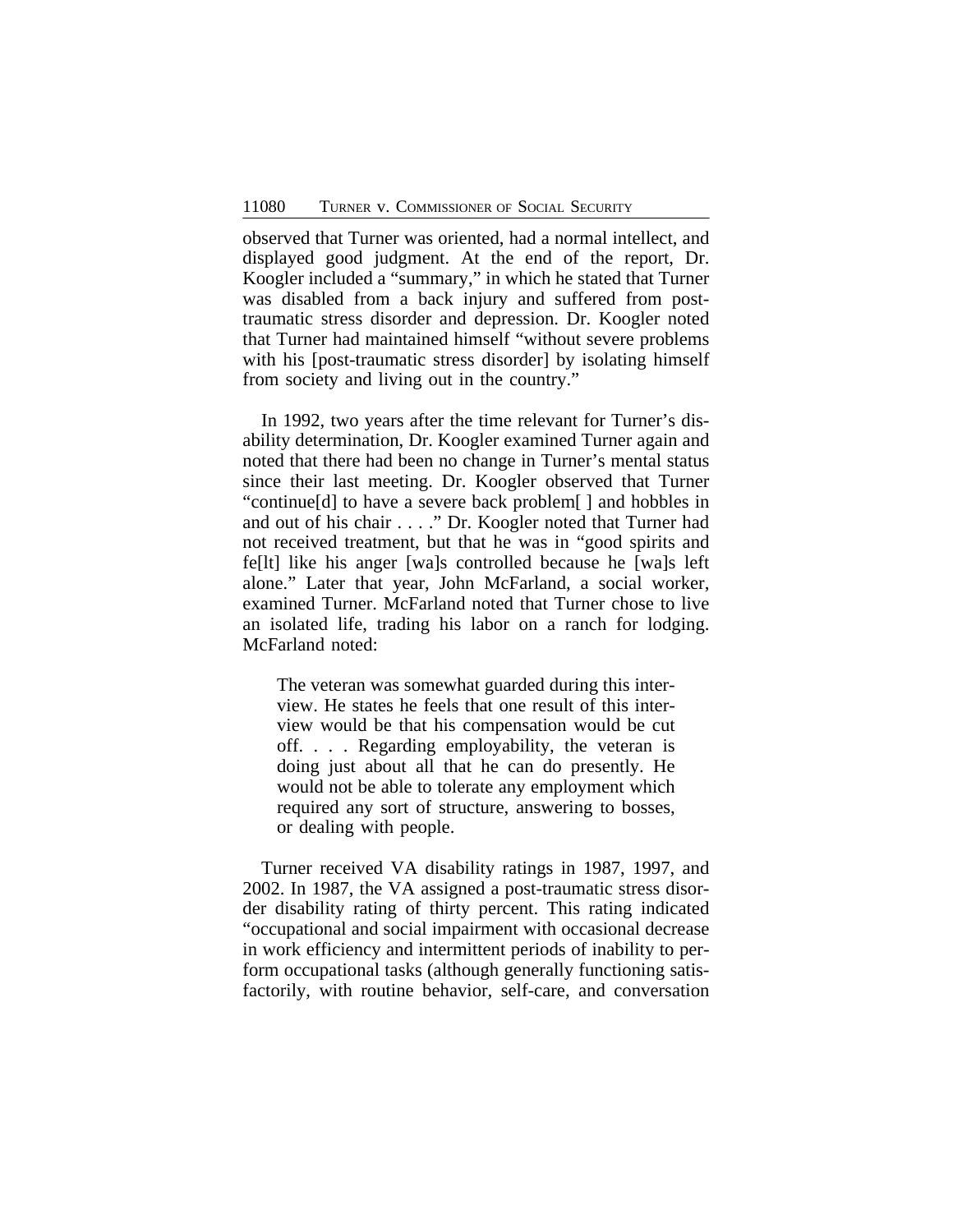normal)." In 1997, the VA maintained the thirty percent rating. In 2002, the VA raised Turner's post-traumatic stress disability rating to 100 percent and made it retroactive to the year 1997.

B

In 2002, Turner filed with the Social Security Administration for disability benefits due to his gunshot wounds, chronic back pain, and post-traumatic stress disorder. At his hearings,**<sup>1</sup>** Turner testified that he was disabled due to back pain and post-traumatic stress disorder. He stated that he could only walk a half mile at a time, sit fifteen to twenty minutes at a time, and lift up to forty pounds. Turner testified that he "had no mental problems" but that he did not trust anybody and liked to be alone. He stated that he took Motrin for his back pain, tried to avoid doctors, and obtained treatment only when the VA called to see him. During a regular day, Turner performed various household chores and work on the ranch, including feeding cattle, fixing holes in fences, and assisting in rounding and branding cattle.

At Turner's second hearing, a medical expert, Dr. Crossen, who had not personally examined Turner, but who had reviewed his medical records and prior hearing transcripts, confirmed that Turner had post-traumatic stress disorder and depression. Dr. Crossen pointed to the fact that during the time that Turner claimed to be unable to work, he successfully

**<sup>1</sup>**The Commissioner denied his original application, and Turner requested a hearing. After a hearing in 2004, an ALJ determined that Turner was not disabled within the meaning of the Social Security Act. The Appeals Council denied Turner's request for review, and Turner challenged the Commissioner's determination in federal court. The parties agreed to remand Turner's case because the ALJ failed to consider Turner's VA disability rating. The district court granted the parties' stipulated motion to remand Turner's case for a new hearing. Turner's testimony from both hearings was consolidated for purposes of his second disability determination, the determination currently on appeal.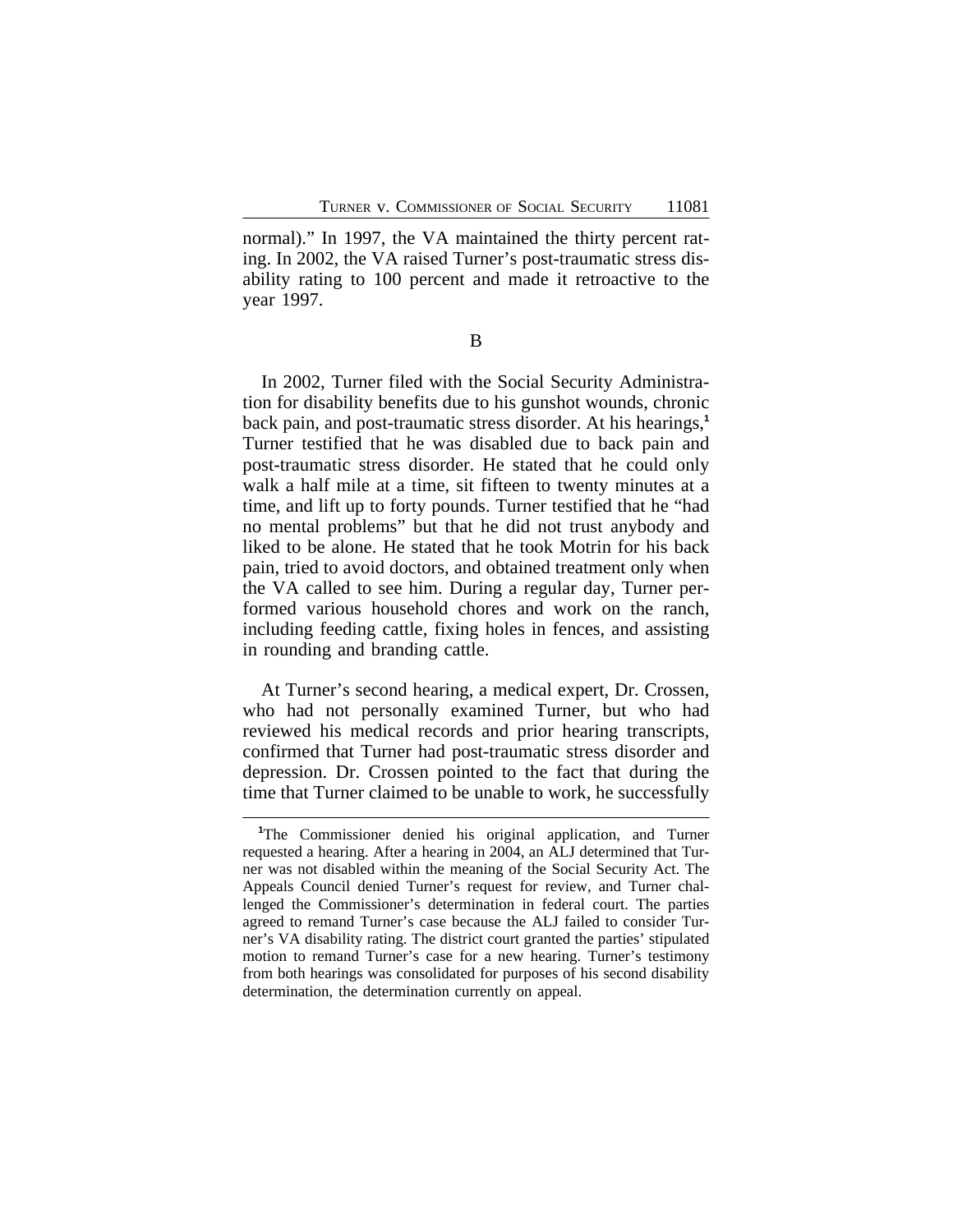lived by himself, responsibly cared for a ranch, and formed a relationship that led to marriage. Dr. Crossen observed that the record contained "little evidence" that Turner was completely incapacitated besides Turner's own subjective complaints.

Using the required five-step sequential framework for determining whether a claimant is disabled, *see* 20 C.F.R. § 404.1520, the ALJ determined that Turner had not engaged in substantial gainful activity since his alleged onset date, that Turner had a severe impairment (namely, post-traumatic stress disorder), and that the impairment did not meet or equal the requirements of any listed impairment that would demonstrate presumptive disability under 20 C.F.R. pt. 404, subpt. P, app.1. The ALJ then found that Turner had the residual functional capacity to work at any exertion level, but that he would be limited to simple, repetitive tasks, require an environment without a lot of background activity, not be able to perform work involving public contact, and work best alone. Using this residual functional capacity, a vocational expert testified that an individual with Turner's experience and background could find jobs such as a cleaner, laundry sorter, or folding machine operator in the national economy. Because Turner could perform some jobs in the national economy, the ALJ determined that Turner was not disabled under the Social Security Act. The Commissioner affirmed the ALJ's decision, and the district court granted summary judgment in favor of the Commissioner. Turner timely appealed.

#### II

On appeal, Turner alleges that he is disabled solely due to his post-traumatic stress disorder; he does not challenge the ALJ's rejection of his physical disability complaints. Turner argues that the ALJ erred in determining his functional capacity in three ways: (1) by not giving sufficient weight to Dr. Koogler's 1990 examination; (2) by rejecting Turner's subjec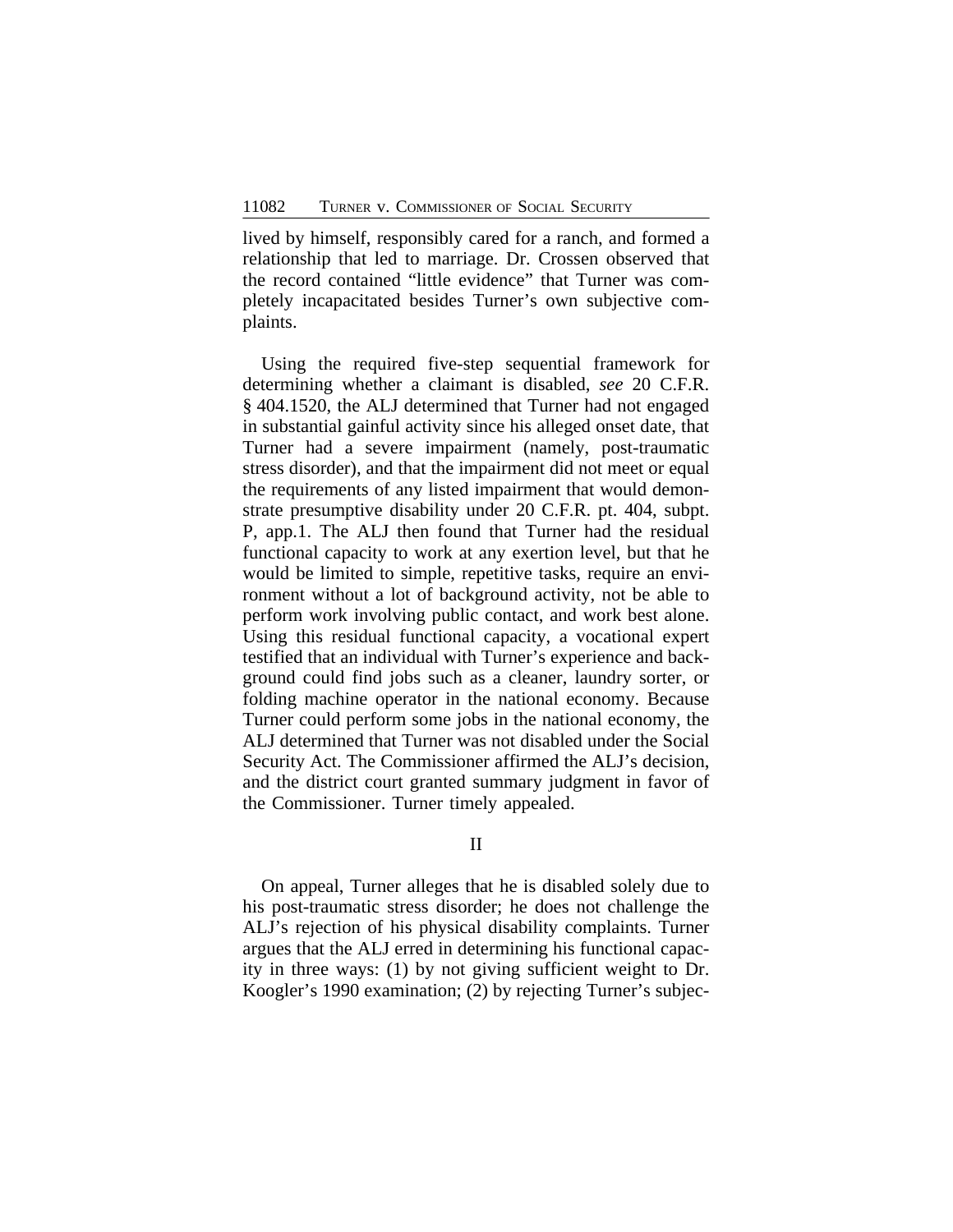tive complaints; (3) by inadequately addressing the disability findings of the VA. We examine each in turn.**<sup>2</sup>**

A

**[1]** Turner first argues that the ALJ improperly rejected the medical findings of his treating doctor, Dr. Koogler. "As a general rule, more weight should be given to the opinion of a treating source than to the opinion of doctors who do not treat the claimant. . . . [T]he Commissioner must provide clear and convincing reasons for rejecting the uncontradicted opinion of an examining physician. . . . [T]he opinion of an examining doctor, even if contradicted by another doctor, can only be rejected for specific and legitimate reasons . . . ." *Lester v. Chater*, 81 F.3d 821, 830-31 (9th Cir. 1995) (quotation marks omitted). Turner argues that Dr. Crossen's opinion contradicted Dr. Koogler's report. It is not clear, however, that Dr. Koogler actually concluded that Turner was disabled from post-traumatic stress disorder, nor is it clear that Dr. Crossen or the ALJ actually rejected Dr. Koogler's report. What Dr. Koogler said, in the briefest of summaries, was that Turner was "disabled from a back injury he sustained in 1980." But the back injury is not the basis for Turner's claim; he alleges that he is disabled because of his post-traumatic stress disorder. But with respect to post-traumatic stress disorder, Dr. Koogler concluded only that "[t]he veteran has been able to maintain himself without severe problems with his [posttraumatic stress disorder] by isolating himself from society and living out in the country." At Turner's hearing, Dr. Crossen agreed that Turner had post-traumatic stress disorder, was easily distracted, and had a startle response. Even with

<sup>&</sup>lt;sup>2</sup>We must affirm the Commissioner's final decision to deny benefits if the decision is supported by substantial evidence and applies correct legal standards. *Tommasetti v. Astrue*, 533 F.3d 1035, 1038 (9th Cir. 2008). "Substantial evidence is such relevant evidence as a reasonable mind might accept as adequate to support a conclusion." *Id.* (quotation marks omitted).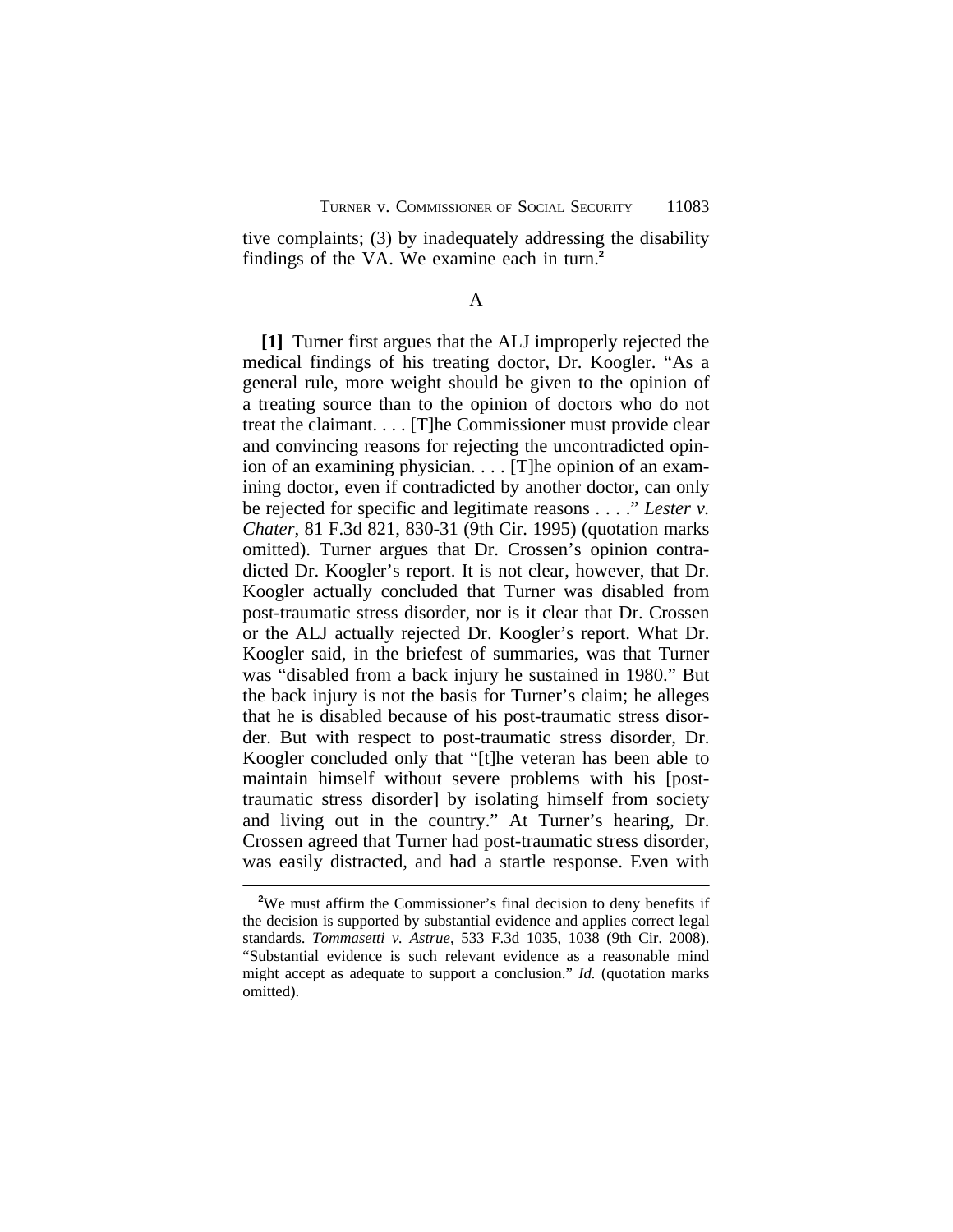these limitations, Dr. Crossen could not find that the "little evidence" in the record supported Turner's claim that he was disabled. Dr. Crossen testified that Dr. Koogler's report did not establish that Turner was disabled. Dr. Crossen stated, "I think Dr. [Koogler's] assessment and reasoning there is reasonable, but as far as any evidence or anything that would actually confirm that [Turner could not work], I don't see anything there. . . . There's nothing there to say that he can't do . . . more than what he was doing." The ALJ agreed that Koogler's report "d[id] not necessarily imply that the claimant is incapacitated" by his post-traumatic stress disorder. As the ALJ found, nothing in Dr. Koogler's report "assign[ed] any specific limitations on the claimant" or stated that Turner was unable to work with "little interpersonal interaction." Even if Dr. Crossen's testimony did not contradict Dr. Koogler's report, the ALJ did not need to provide "clear and convincing reasons" for rejecting Dr. Koogler's report because the ALJ did not reject any of Dr. Koogler's conclusions. The ALJ incorporated Dr. Koogler's observations into Turner's residual functional capacity.

**[2]** To the extent that Dr. Koogler's evaluation could be read to suggest that Turner was disabled and could not work, the ALJ gave "specific and legitimate reasons," *Lester*, 81 F.3d at 830-31, for rejecting that implication in favor of Dr. Crossen's testimony that the record did not support Turner's claim. The ALJ noted that Dr. Koogler's opinion was "based almost entirely on the claimant's self-reporting." Most of Dr. Koogler's evaluation recorded Turner's report of his sleeping patterns, anger, or startled responses, without any independent analysis or diagnosis. In fact, Dr. Koogler assumed from the outset, without offering his own diagnosis, that Turner suffered from post-traumatic stress disorder. Other than observing that Turner had a "startle response" when a telephone rang, Dr. Koogler made no attempt to cite "objective findings to substantiate" a claim that Turner would be unable to do simple, repetitive tasks without a lot of background activity and with no public contact. In addition, because Dr. Koogler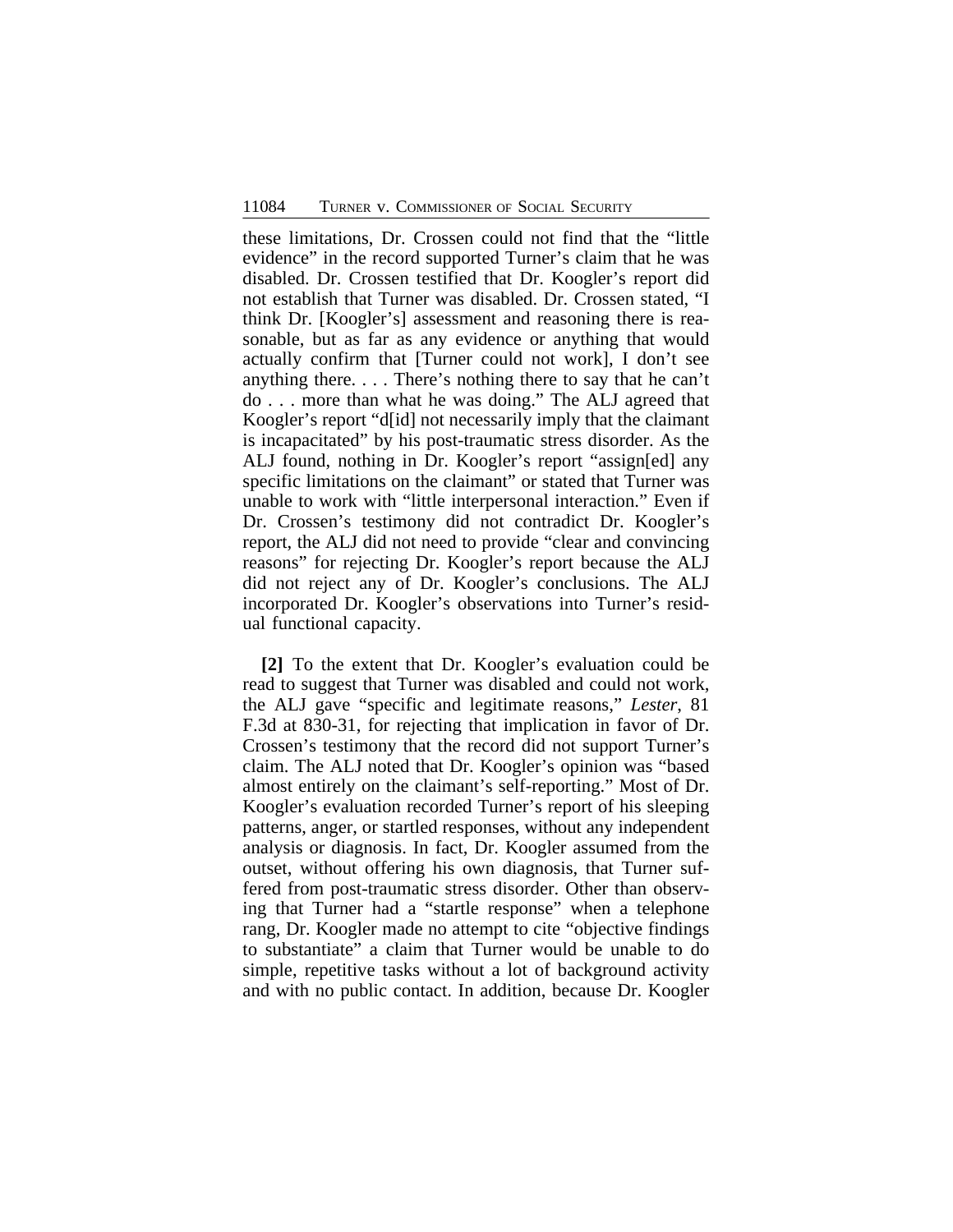had "not had any previous interaction with the claimant," the ALJ found that Koogler "was in a poor position to assess the claimant's statements." The ALJ concluded that Dr. Koogler's report did "little to assist the claimant in establishing that he is disabled for Social Security purposes." On this record, the ALJ reasonably rejected Dr. Koogler's evaluation to the extent that it implied that Turner could not perform simple, repetitive tasks in an environment without public contact or background activity.

Although the ALJ rejected any implication in Dr. Koogler's evaluation that Turner was disabled, he did incorporate Dr. Koogler's observations into his residual functional capacity determination. The ALJ took into account Turner's "marked limitations in social functioning" by "limiting [him] to work in which there is no public contact, and where it is recognized that he works best alone." The ALJ observed that Turner could "not . . . perform complex work," but should be "limited to simple and routine work." In particular, "[h]is hypervigilance and startle reflex . . . limit[ ] him to work without significant background activity." These limitations were entirely consistent with Dr. Koogler's limitation.

**[3]** Turner also argues that John McFarland's 1992 report supports his claim that the ALJ improperly discredited Dr. Koogler's evaluation. McFarland concluded that Turner "would not be able to tolerate any employment which required any sort of structure, answering to bosses, or dealing with people." Although we explained why Dr. Koogler's evaluation does not conclude that Turner was disabled, we also think McFarland's report does not establish that Turner was incapacitated. First, as a social worker, McFarland is not considered an "acceptable medical source[]" under the regulations. 20 C.F.R. § 404.1513(a), (d). The regulations treat "[p]ublic and private social welfare agency personnel" as "other sources," 20 C.F.R. § 404.1513(d)(3), and the ALJ may expressly disregard lay testimony if the ALJ "gives reasons germane to each witness for doing so." *Lewis v. Apfel*,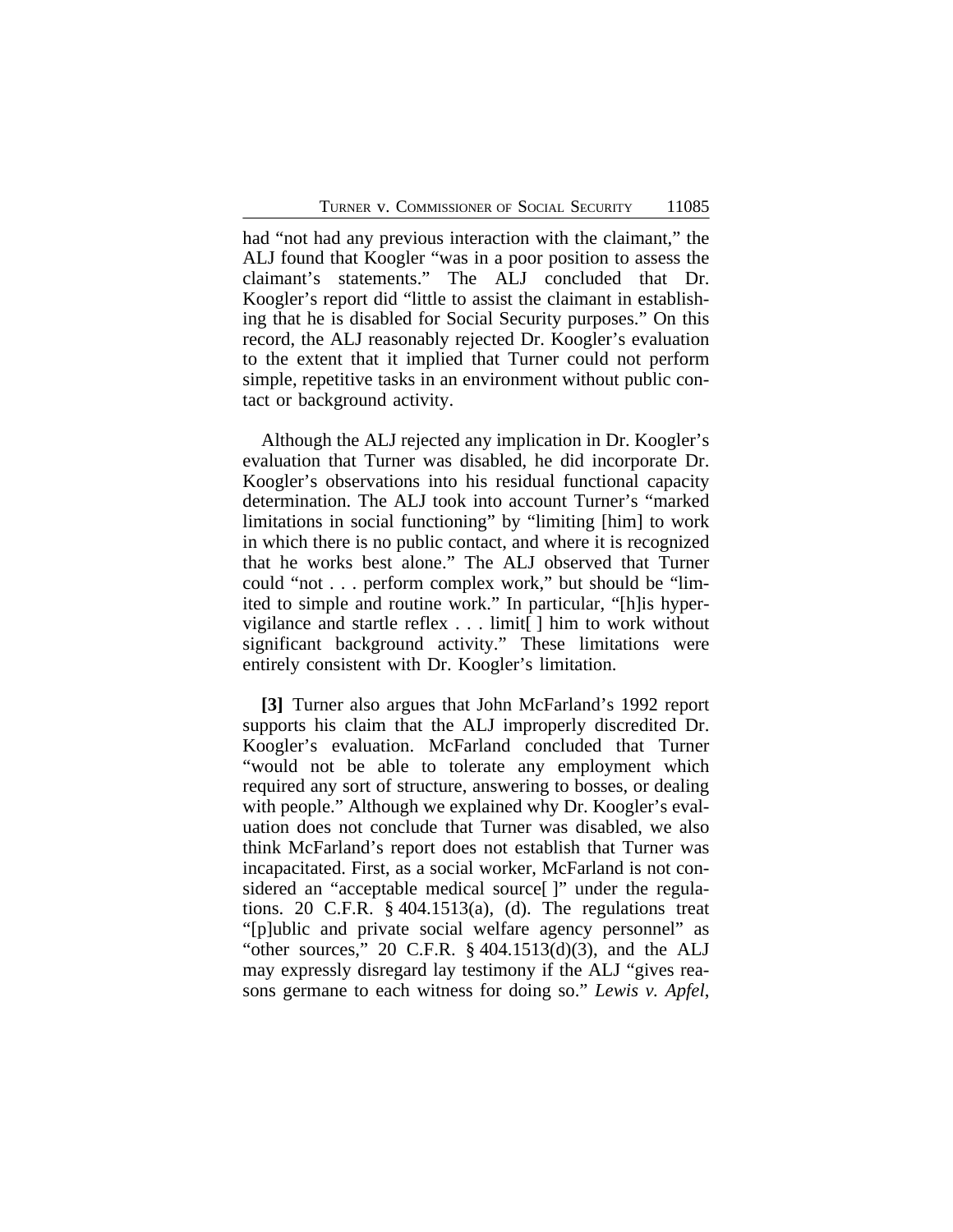236 F.3d 503, 511 (9th Cir. 2001). Here, the ALJ's determination that Dr. Koogler's examination was the only examination during the "actual period at issue, between the alleged onset date of July 3, 1990, and the date last insured of December 31, 1990" was a germane reason for not addressing McFarland's 1992 opinion that Turner was unable to work with structure or answer to bosses. Second, McFarland gave no support for his broad claim that Turner could not work. McFarland wrote that Turner had nightmares, that he did not like crowds, and that he felt "on guard at night" because he feared intruders. But none of these factors support McFarland's opinion that Turner "would not be able to tolerate any employment." On the contrary, McFarland's evaluation revealed confidence in Turner's ability to function on the ranch and noted that Turner did "quite a lot of work around the ranch" and obtained supplies from the town every two weeks. Third, McFarland is the only person who opined that Turner was completely unable to work and he did so outside the relevant time period. Although the VA doctors who interviewed Turner concluded that he suffered from post-traumatic stress disorder, none of the doctors indicated that Turner was unable to work because of this diagnosis. The ALJ did not err in disregarding McFarland's report.

**[4]** In sum, there is no evidence in the record from an appropriate medical source during the relevant time period that refutes the ALJ's determination that Turner, even with post-traumatic stress disorder, was capable of performing simple, repetitive tasks in an environment where he could work alone and without public contact.

#### B

**[5]** Turner next argues that the ALJ improperly rejected his alleged mental complaints, particularly his need to be isolated from other people.**<sup>3</sup>** But Turner never claimed that he was

**<sup>3</sup>** In order for the ALJ to find Turner's testimony unreliable, the ALJ must make "a credibility determination with findings sufficiently specific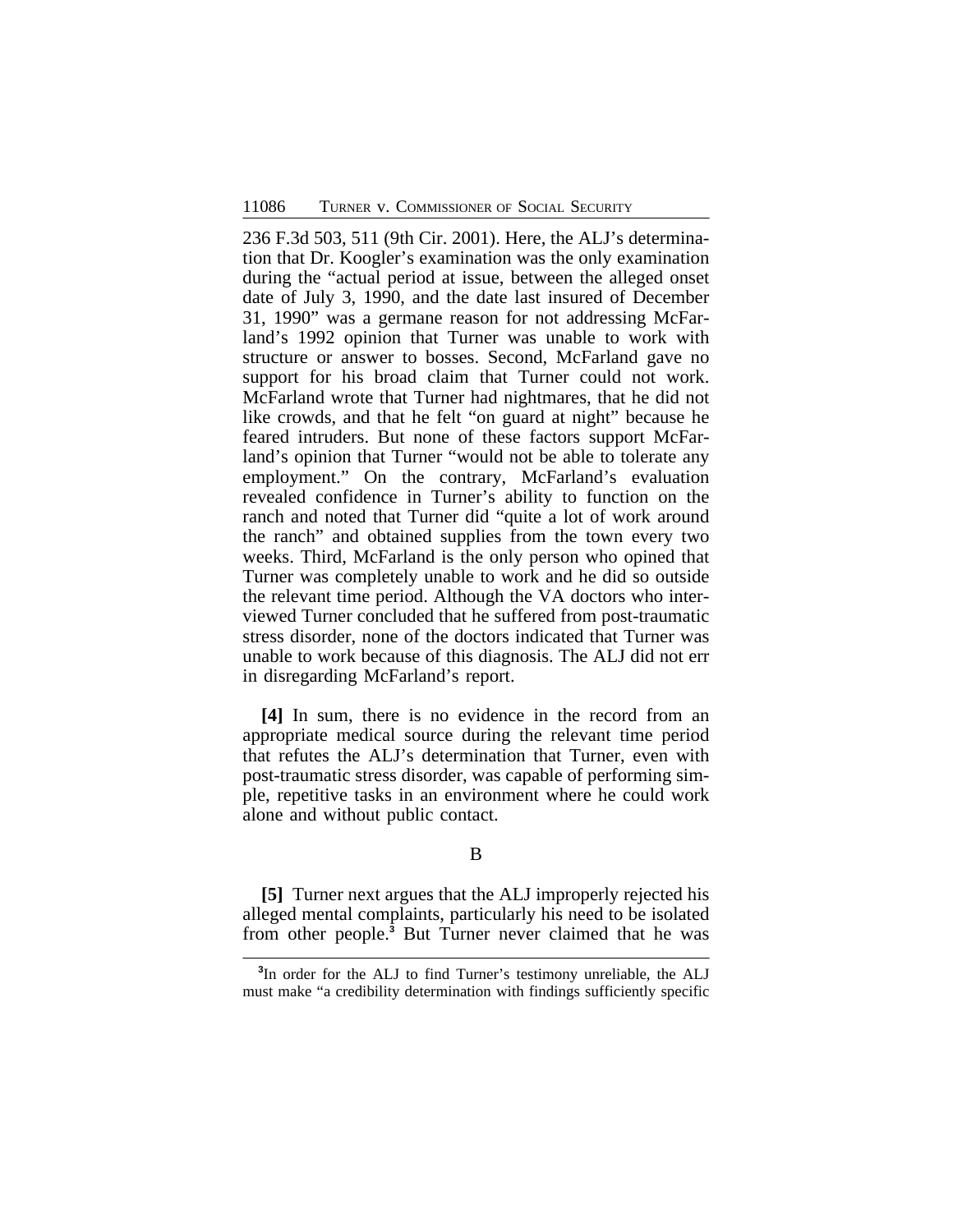incapacitated by his need to be alone. He testified at his hearing that he did not have friends, avoided everybody, and did not "put up" with "most people." Sensitive to Turner's complaints, the ALJ determined that Turner would work best alone and could not work with the public. The vocational expert took these limitations into account when she testified about the kinds of jobs available to Turner in the national economy.

**[6]** Moreover, the ALJ provided several cogent reasons for rejecting Turner's claim that he could not "put up" with "most people" and his suggestion that this limitation left him unable to work. The ALJ noted that Drs. Heide and Aflatooni both found him to be cooperative and pleasant. Turner told Dr. Koogler that he had been able to develop control over his anger. In addition, the ALJ stated that Turner's "residence on the ranch . . . reflects the confidence that others have in him to perform tasks" and that he adequately dealt with people when he went into town to obtain supplies or to the VA for examinations. The ALJ also noted that Turner was capable of developing a personal relationship during this time that resulted in marriage. Although Turner preferred to isolate himself, the ALJ did not improperly discredit Turner's subjective complaints.

**[7]** The ALJ also found that Turner was not entirely credible because he had made exaggerated statements about the intensity and persistence of his physical impairments. During his hearings and on his disability application, Turner stated that his back pain limited his ability to stand, sit, and walk,

to permit the court to conclude that the ALJ did not arbitrarily discredit claimant's testimony." *Thomas v. Barnhart*, 278 F.3d 947, 958 (9th Cir. 2002). In weighing a claimant's credibility, the ALJ may consider "ordinary techniques of credibility evaluation, such as . . . prior inconsistent statements concerning the symptoms, and other testimony by the claimant that appears less than candid, . . . and . . . the claimant's daily activities." *Smolen v. Chater*, 80 F.3d 1273, 1284 (9th Cir. 1996).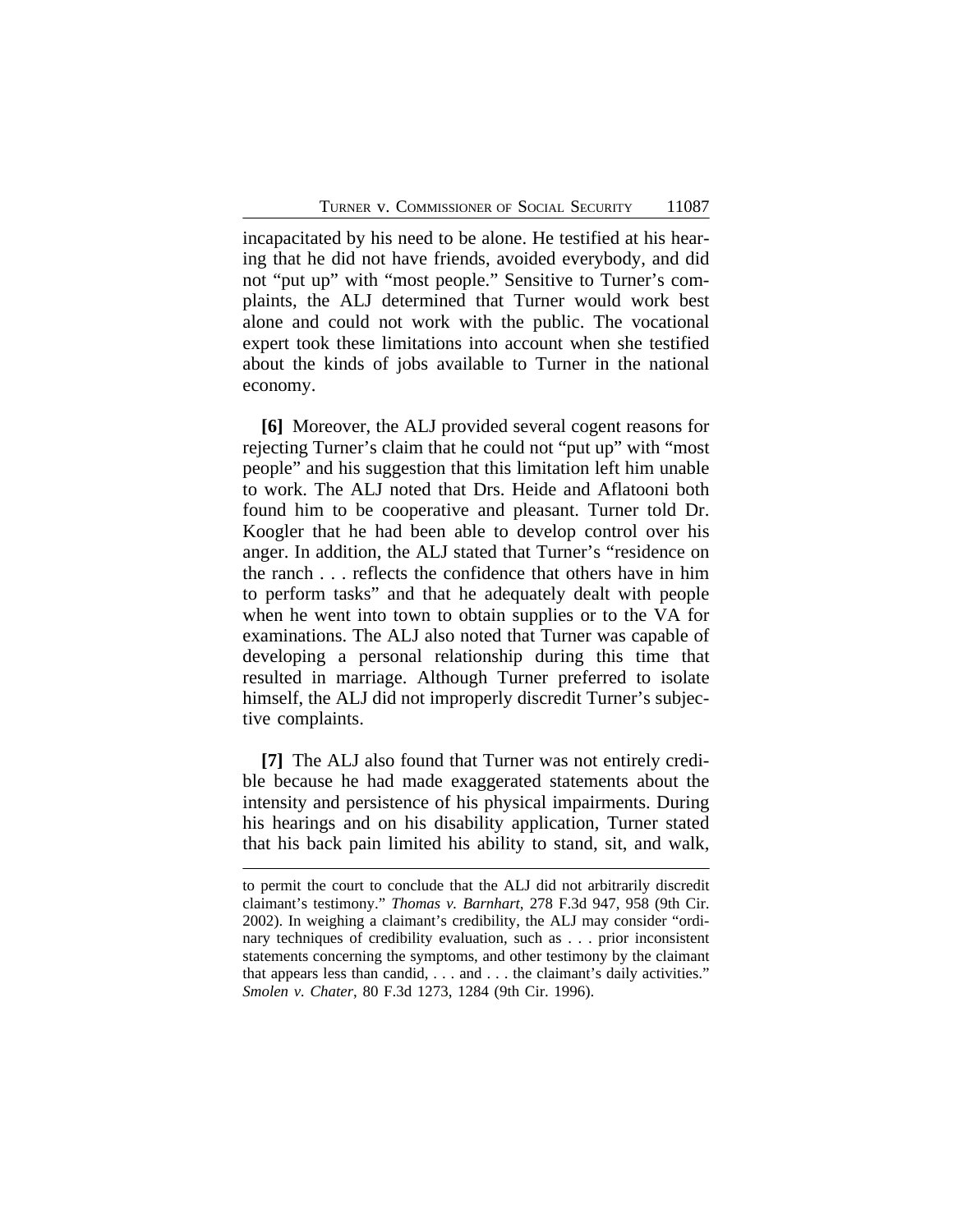but then described that his work on the ranch involved building fences, running a tractor, feeding cattle, and laying irrigation waterlines. Because of this discrepancy in his testimony, the ALJ found that Turner could not be "found to be wholly credible regarding any allegation of total disability." The ALJ properly rejected Turner's implication that he was disabled because he could not "put up" with most people.

**[8]** Finally, Turner argues that the ALJ did not give proper weight to Turner's VA disability rating. Because social security disability and VA disability programs "serve the same governmental purpose—providing benefits to those unable to work because of a serious disability," the ALJ must give "great weight to a VA determination of disability." *McCartey v. Massanari*, 298 F.3d 1072, 1076 (9th Cir. 2002). An ALJ, however, "may give less weight to a VA disability rating if he gives persuasive, specific, valid reasons for doing so that are supported by the record." *Id.*

**[9]** Here, the ALJ did not fail to give Turner's VA disability rating proper weight. At the time relevant to Turner's claim, the VA had given Turner a thirty percent disability rating. According to the VA, a disability rating of thirty percent

is granted whenever there is occupational and social impairment with occasional decrease in work efficiency and intermittent periods of inability to perform occupational tasks (although generally functioning satisfactorily, with routine behavior, self-care, and conversation normal) . . . .

Turner's residual functional capacity reflected a similar degree of impairment, stating that he could only perform simple, repetitive tasks, without a lot of background activity, and could have no contact with the public. The ALJ concluded, "[t]he claimant's primary issue, post-traumatic stress disorder,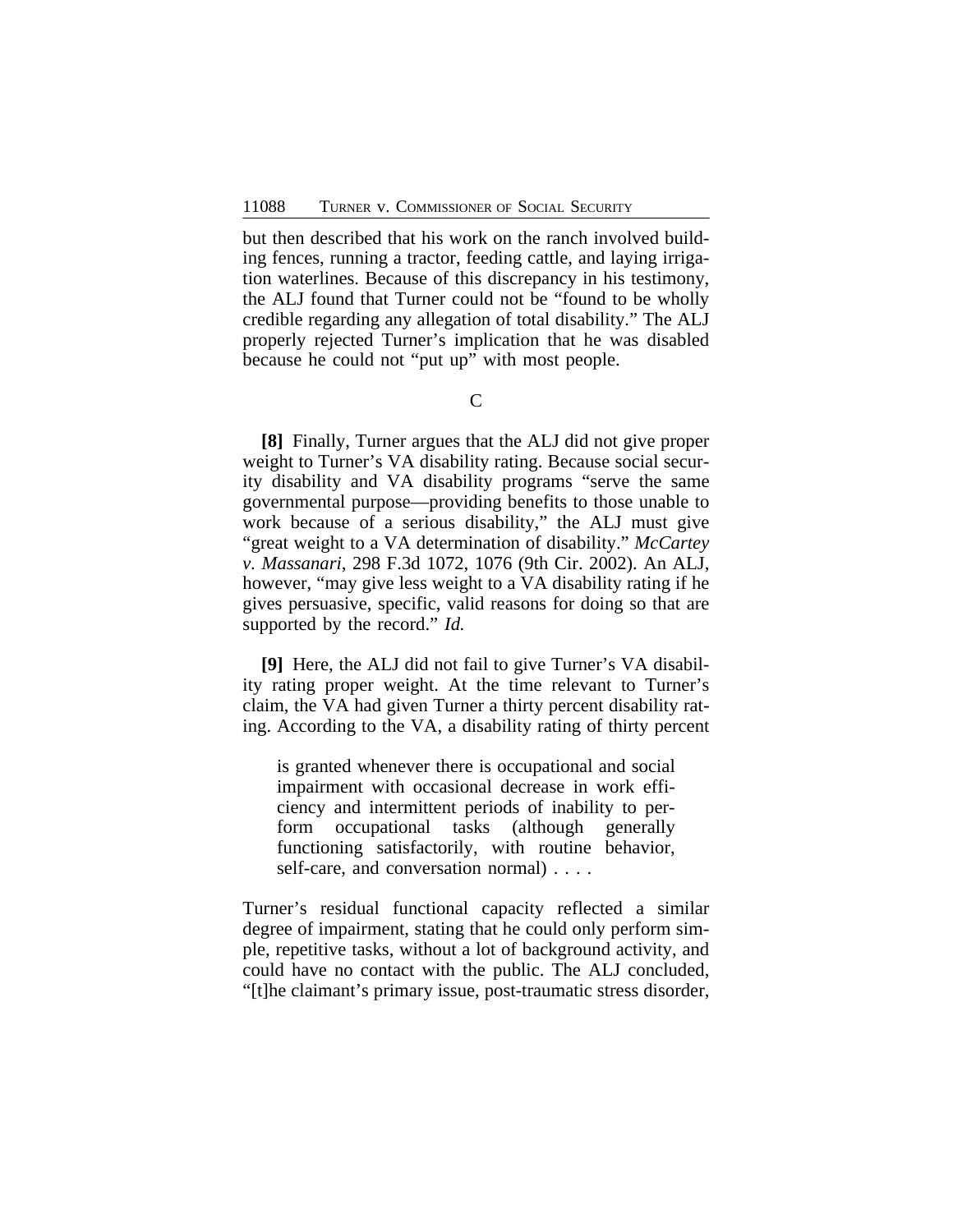is not shown to have been disabling in the period through 1990. This is reflected in the VA's refusal to find it more than 30% disabling at the time." **4** In sum, the ALJ did not reject the VA's partial disability finding for the relevant period, but incorporated that finding into Turner's overall residual functional capacity.

III

Because the ALJ did not err in determining Turner's residual functional capacity, Dr. Koogler's report did not establish that Turner was unable to work, the ALJ offered specific, cogent reasons for rejecting Turner's subjective assessment of his inability to work, and the ALJ gave proper weight to the VA disability rating, we affirm the judgment of the district court.

AFFIRMED.

GOULD, Circuit Judge, dissenting:

Nobody disputes the Department of Veterans Affairs' ("VA") assessment, nor is it directly at issue, that as of 1997 Turner has been completely disabled by PTSD. And nobody disputes the ALJ's correct conclusion that Turner was severely impaired by PTSD on or before his date last insured ("DLI"), December 31, 1990. The only issue in this appeal is whether Turner's severe PTSD-related impairments became disabling, as that term is understood in the context of eligibility for social security disability insurance benefits, before December 31, 1990. If so, Turner is entitled to disability insurance benefits. The ALJ erred in deciding this issue by not giving clear and convincing reasons for rejecting Dr.

**<sup>4</sup>**The VA did not find Turner 100 percent disabled until 2002, retroactive to 1997, which is still seven years after the relevant disability period.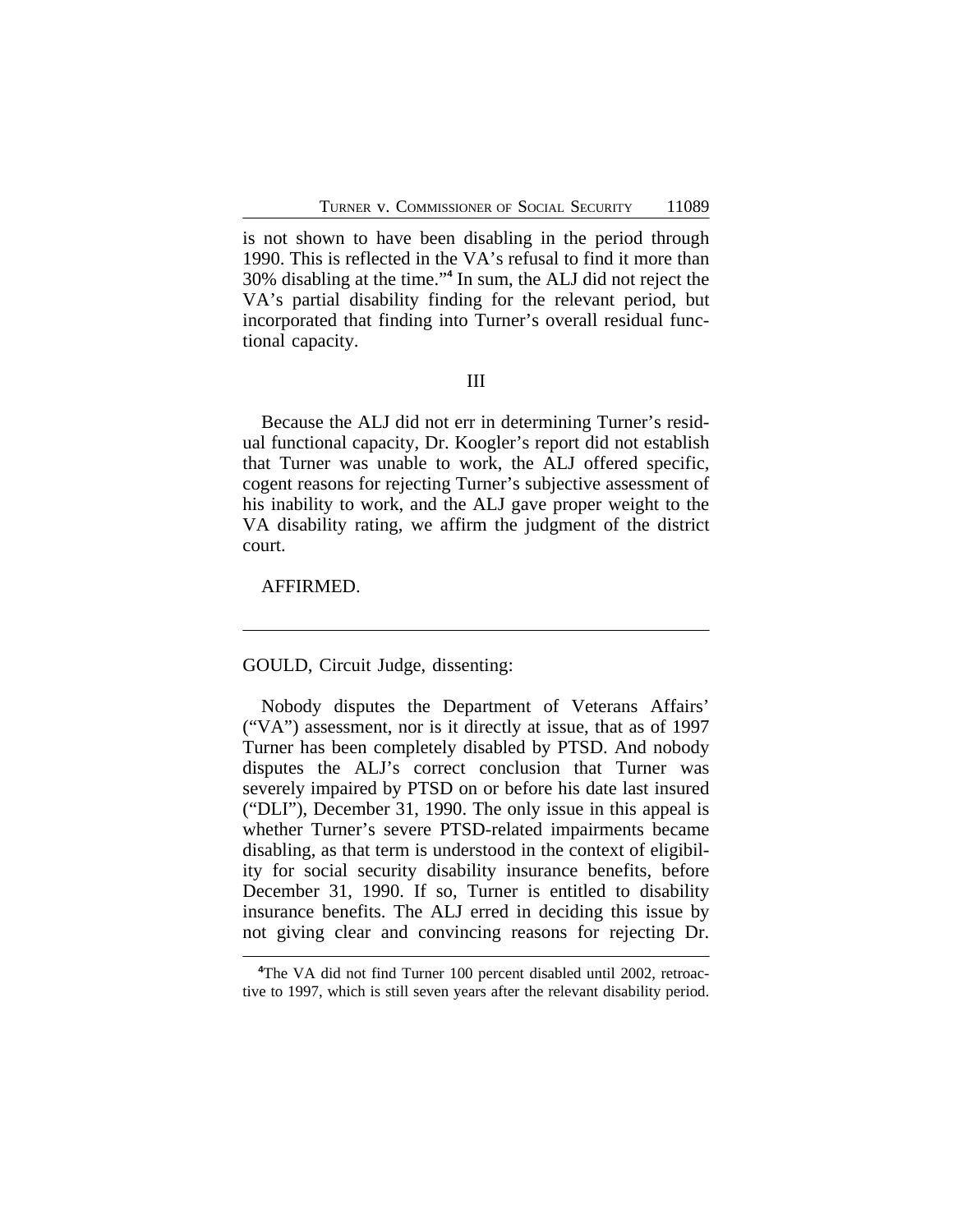Koogler's uncontradicted PTSD opinion and by not considering evidence probative of the severity of Turner's debilitating PTSD. I would reverse and remand the matter for an award of benefits.

Turner's PTSD stems from trauma he endured while serving our country in Vietnam. Commentators recently described the features of the Vietnam War that increased the prevalence of PTSD among its returning veterans as follows:

[T]he war presented the American military with a relatively new kind of warfare—guerrilla warfare. The very nature of guerrilla warfare expands the number of combatants placed in danger, encompassing both soldiers directly involved in the fighting and those working in what had traditionally been a relatively removed and safe logistical capacity. During the Vietnam War, there were no front and rear lines; the combat zone came to surround the soldiers virtually anywhere they were in that country at all times. Furthermore, because combatants are not clearly identified in this type of warfare, soldiers found it difficult to know who was friend or foe. For example, Vietnamese "civilians" could turn out to be Viet Cong operatives. Hence, many soldiers assumed a hypervigilant or "survivor mode" state of mind in which they attempted to be constantly aware of their surrounding environment in order to anticipate and react to potential attacks and life-threats. Unfortunately, many times this mode did not "turn off" when the soldiers returned home. As a result, many veterans manifested enduring psychological problems after returning to civilian life.

Thomas L. Hafemeister & Nicole A. Stockey, *Last Stand? The Criminal Responsibility of War Veterans Returning From Iraq and Afghanistan with Posttraumatic Stress Disorder*, 85 Ind. L.J. 87, 99-100 (2010) (footnotes omitted).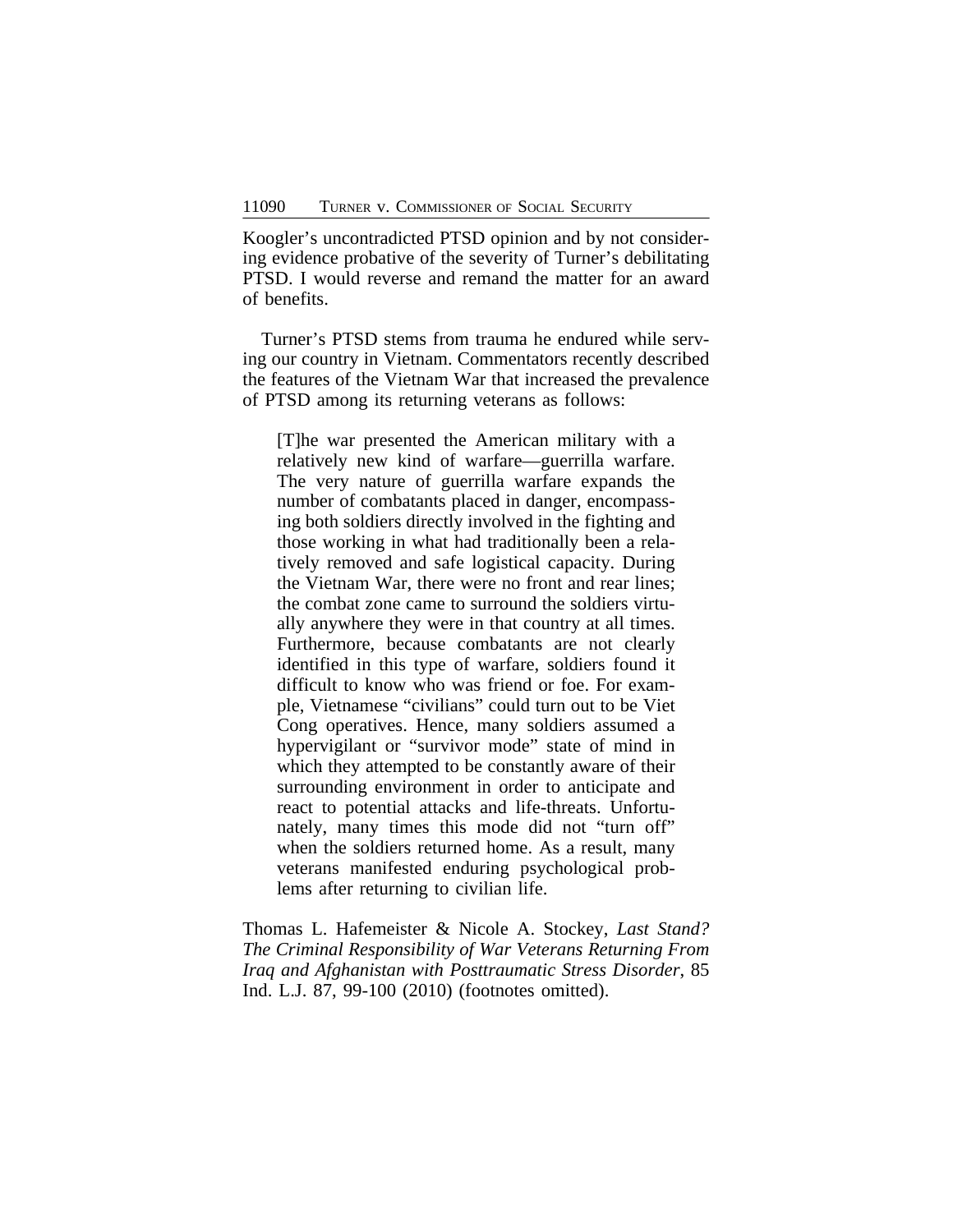Turner's combat experience in Vietnam exposed him to terrible things that most civilians could never imagine. Turner's duties in Vietnam included, among other things, serving as a so-called tunnel rat. A tunnel rat's job was to descend into a Viet Cong tunnel—typically equipped with only a pistol, knife, and flashlight—and clear hostile forces from within the tunnel. *See* 1 *Encyclopedia of the Vietnam War: A Political, Social, and Military History* 141 (Spencer C. Tucker ed., 1998). Because of the "physically and psychologically draining" nature of this work, "most tunnel rats served relatively short periods." *Id.* Turner recalls two events in particular that still haunt him. First, Turner and his platoon discovered the remains of seven American soldiers who had been skinned alive a week earlier. Second, Turner watched a helicopter crash, killing all aboard, while Turner's own helicopter was taking fire. Also, Turner was not personally spared from the violence of the war. His military medical records show that he was hospitalized and underwent skin-graft surgery for missile and bullet wounds that he sustained during a firefight with hostile forces. It is beyond dispute that these experiences demonstrate Turner's "direct personal experience of an event that involves actual or threatened death or serious injury." *See* American Psychiatric Association, *Diagnostic and Statistical Manual of Mental Disorders* 463 (4th ed., text rev. 2000) ("DSM-IV-TR") (stating that this "essential feature" of PTSD may arise from military combat).**<sup>1</sup>**

**<sup>1</sup>**Given the gruesome shocks that follow in the train of war, it is not surprising that our young men and women returning from Vietnam have such a high incidence of PTSD. One congressional study concluded that 30.6% of male Vietnam veterans have PTSD at some point during their lives, and 15.2% of male veterans were still plagued by full-blown PTSD ten years after the Vietnam War ended. *See* Richard A. Kulka et al., *Trauma and the Vietnam War Generation: Report of Findings from the National Vietnam Veterans Readjustment Study* xxiii, xxvii (1990). Male veterans with high levels of war-zone exposure, as might be said about Turner, are still more likely to continue to suffer from full-blown PTSD. United States Department of Veterans Affairs, Findings from the National Vietnam Veterans' Readjustment Study, http://www.ptsd.va.gov/professional/pages/vietnamvets-study.asp (last visited June 2, 2010) ("Those with high levels of warzone exposure had significantly higher rates, with 35.8% of men and 17.5% of women meeting criteria for current PTSD.").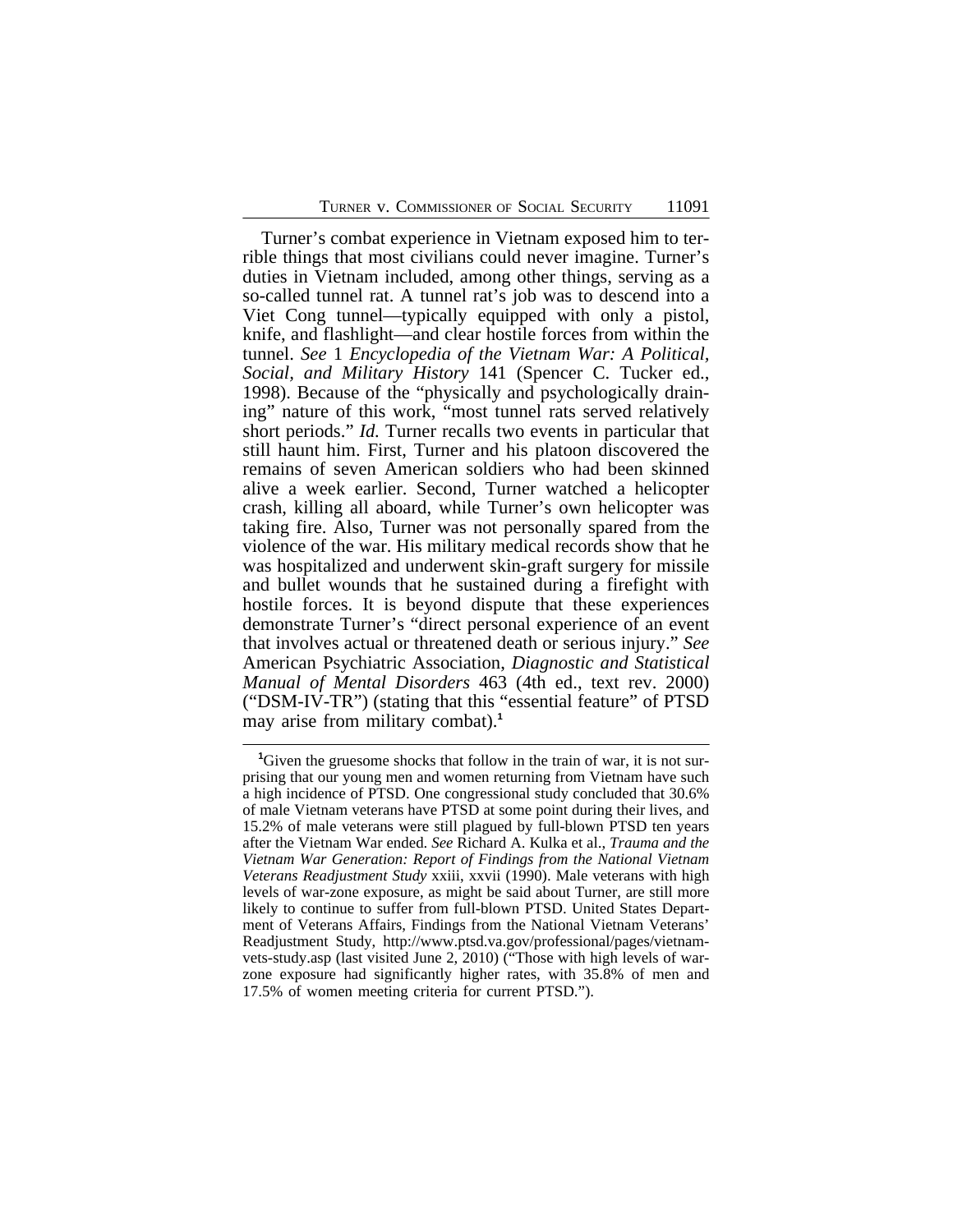Dr. Koogler was an examining doctor for Turner. Prior to the DLI, Dr. Koogler described without equivocation that Turner employed in civilian life the isolating hypervigilance and distrustfulness that Turner and other soldiers relied on to survive in Vietnam, even though these trained responses are preventing Turner's successful reintegration into civilian life. Upon returning to his home after being gone for a period of time, Turner surveys his property for tire tracks and footprints, and checks his house thoroughly. Dr. Koogler also noted that Turner is "suspicious of anyone carrying a gun" because "he feels like they are a potential enemy, and this is particularly true of the police department." Turner thinks about Vietnam daily and the sound of a helicopter triggers flashbacks. This should be an obvious red flag for urban life where the sound of helicopter traffic is not uncommon. Turner became "involved as little as possible[ ] with people." It is within this context that Dr. Koogler diagnosed Turner with PTSD and opined that Turner "has been able to maintain himself without severe problems with his PTSD by isolating himself from society and living out in the country." The logical and necessary inference from Dr. Koogler's opinion is that Turner would not be able to maintain himself in an ordinary work environment where he must interact and coordinate with other people.

Because Dr. Koogler's opinion was uncontradicted, the ALJ erred by not providing clear and convincing reasons for rejecting Dr. Koogler's opinion. *See Lester v. Chater*, 81 F.3d 821, 830 (9th Cir. 1995) ("[T]he Commissioner must provide 'clear and convincing' reasons for rejecting the uncontradicted opinion of an examining physician."). The ALJ relied on Dr. Crossen's hearing testimony, stating, "As Dr. Crossen pointed out, Dr. Koogler's report does not necessarily imply that the claimant is incapacitated by PTSD." The ALJ misapprehended Dr. Crossen's view. Dr. Crossen concluded that Turner's impairments were "at least moderate and maybe severe." Dr. Crossen did not disagree with Dr. Koogler's opinion. Instead, Dr. Crossen stated, "I don't see any reason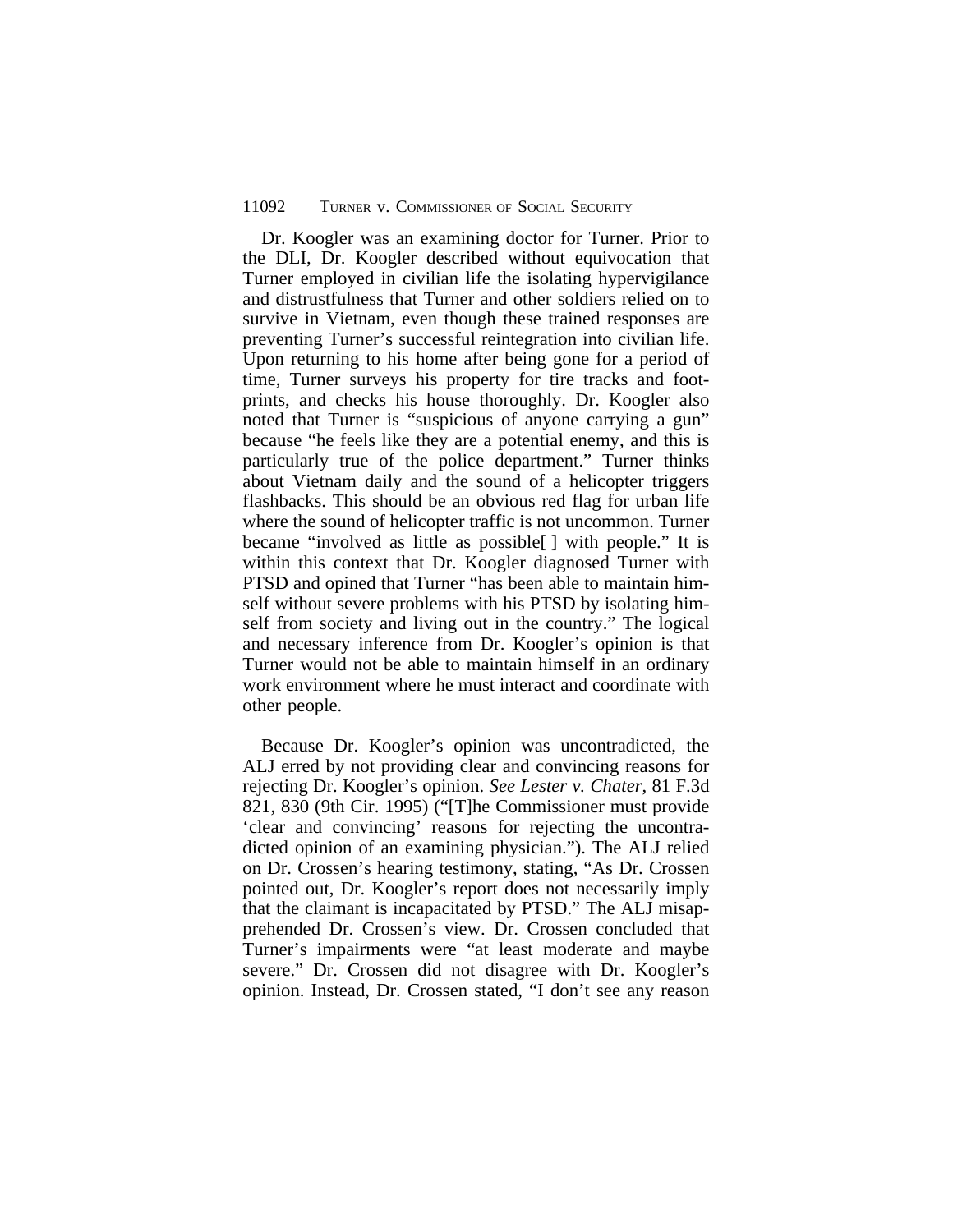to say [Dr. Koogler's] opinion is wrong, but on the other hand there's not a whole lot here to say that it's right except that, you know, it's just an opinion." Dr. Crossen's view, which at worst from Turner's perspective is equivocal, is not a clear and convincing reason to reject Dr. Koogler's explicit opinion that Turner's problems with severe PTSD can only be avoided by isolation. *See id.* at 831 ("The opinion of a nonexamining physician cannot by itself constitute substantial evidence that justifies the rejection of the opinion of either an examining physician *or* a treating physician.").

The ALJ's incorrect conclusions that Dr. Koogler's opinion was based almost entirely on Turner's self-reports and that Dr. Koogler did not cite objective findings that support Turner's disability from PTSD similarly are not clear and convincing reasons for rejecting the opinion. Dr. Koogler noted many aspects of his assessment, not generated by Turner's own complaints, that led to his view of Turner's PTSD. For example, Dr. Koogler noted Turner's "severe startle response," that Turner "jumps clear out of his chair" when the phone rings in Dr. Koogler's office, that Turner "has severe difficulty concentrating," and that Turner "has an extreme restricted affect throughout the whole interview and does not display much in the way of emotion, except for a startle response with the unexpected noise." *See* DSM-IV-TR 464 (stating that PTSD's symptoms include "hypervigilance," "exaggerated startle response," "difficulty concentrating," "[d]iminished responsiveness," "persistent symptoms of anxiety," and "markedly reduced ability to feel emotions"). The ALJ ignored the value that these objective clinical findings have in supporting Dr. Koogler's conclusion that Turner requires rural isolation from society to cope with his severe PTSD. *See id.* (stating that those with PTSD "commonly make[ ] deliberate efforts . . . to avoid activities, situations, or people" that might trigger flashbacks or intrusive recollections of traumatic events). Instead, the ALJ, in determining Turner's residual functional capacity, cleared Turner "to perform work at any exertion level." Although the ALJ professed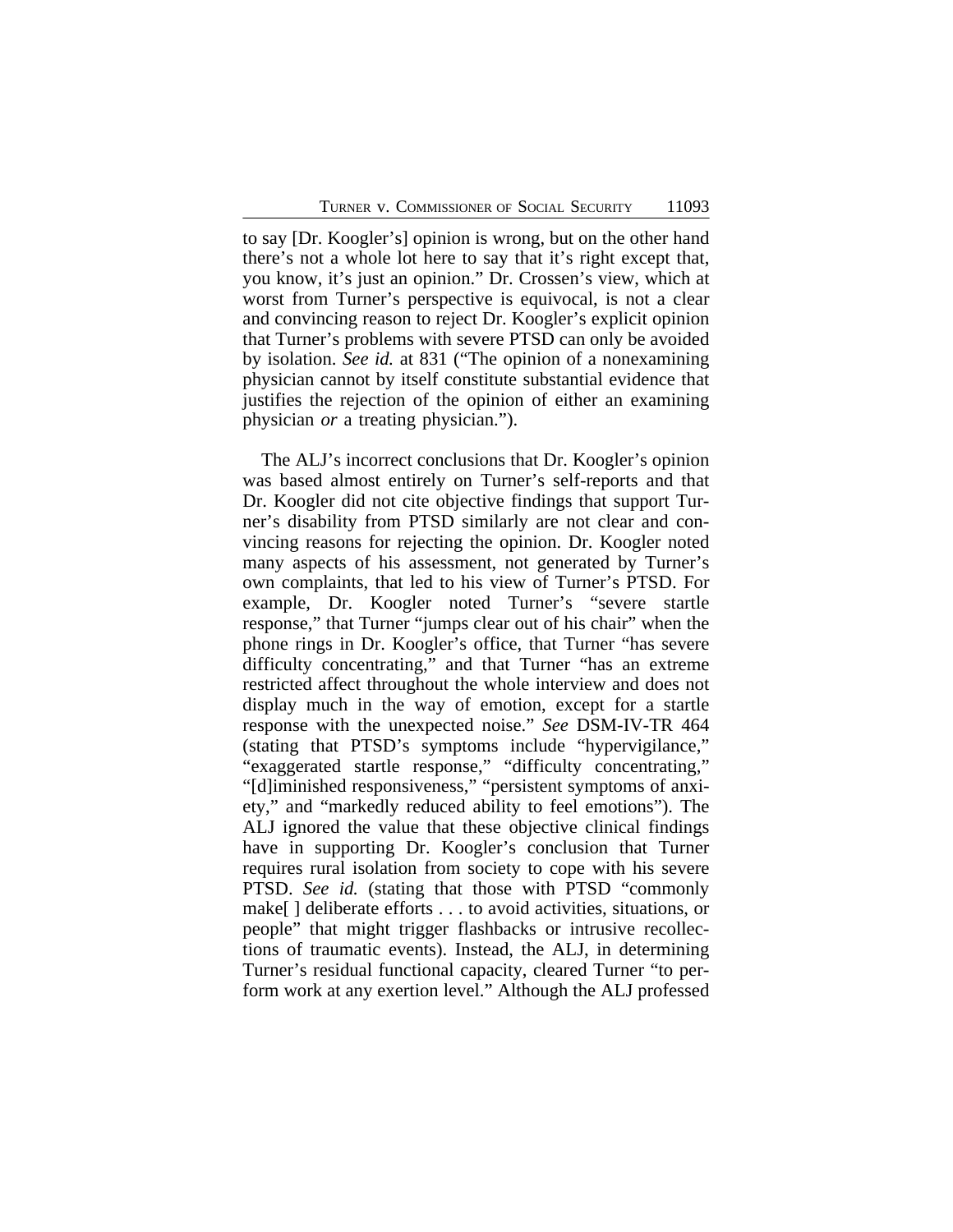to limit Turner to "simple and routine work" in an environment where there was not "a lot of background activity" and "no contact with the public," even these limitations do not account for Dr. Koogler's conclusion that Turner needs to be isolated from society and live out in the country just to maintain himself.

Moreover, it is not as if Turner's story of his PTSD is not supported by witnesses. To the contrary, and in a real sense, each day that Turner lives in an isolated area, bereft of the normal incidents of companionship that attend urban life and most jobs, stands as a silent confirming witness attesting to Turner's real difficulties. Why else would he live in the middle of nowhere? Why else would he be in large part a lone wolf, hypervigilant against imagined dangers?

The ALJ's erroneous conclusion that Turner's PTSD "is not shown to have been disabling in the period through [the DLI]" ignored not only Dr. Koogler's opinion but additional relevant evidence post-dating Turner's DLI that should have been considered. In 1992, within two years of the DLI, social worker John McFarland opined that Turner "would not be able to tolerate any employment which required any sort of structure, answering to bosses, or dealing with people" and, "[r]egarding employability, the veteran is doing just about all that he can do presently." The VA also determined that Turner was 100% disabled as of 1997. The ALJ did not consider this evidence. While the ALJ must consider only impairments (and limitations and restrictions therefrom) that Turner had prior to the DLI, evidence post-dating the DLI is probative of Turner's pre-DLI disability. *See Smith v. Bowen*, 849 F.2d 1222, 1225 (9th Cir. 1988) ("[M]edical evaluations made after the expiration of a claimant's insured status are relevant to an evaluation of the pre-expiration condition."). Because the ALJ recognized that Turner's "activities and reported symptoms ha[d] not really changed over the years," McFarland's assessment and the VA's subsequent 100% disability-rating were especially probative of the disabling nature of Turner's PTSD